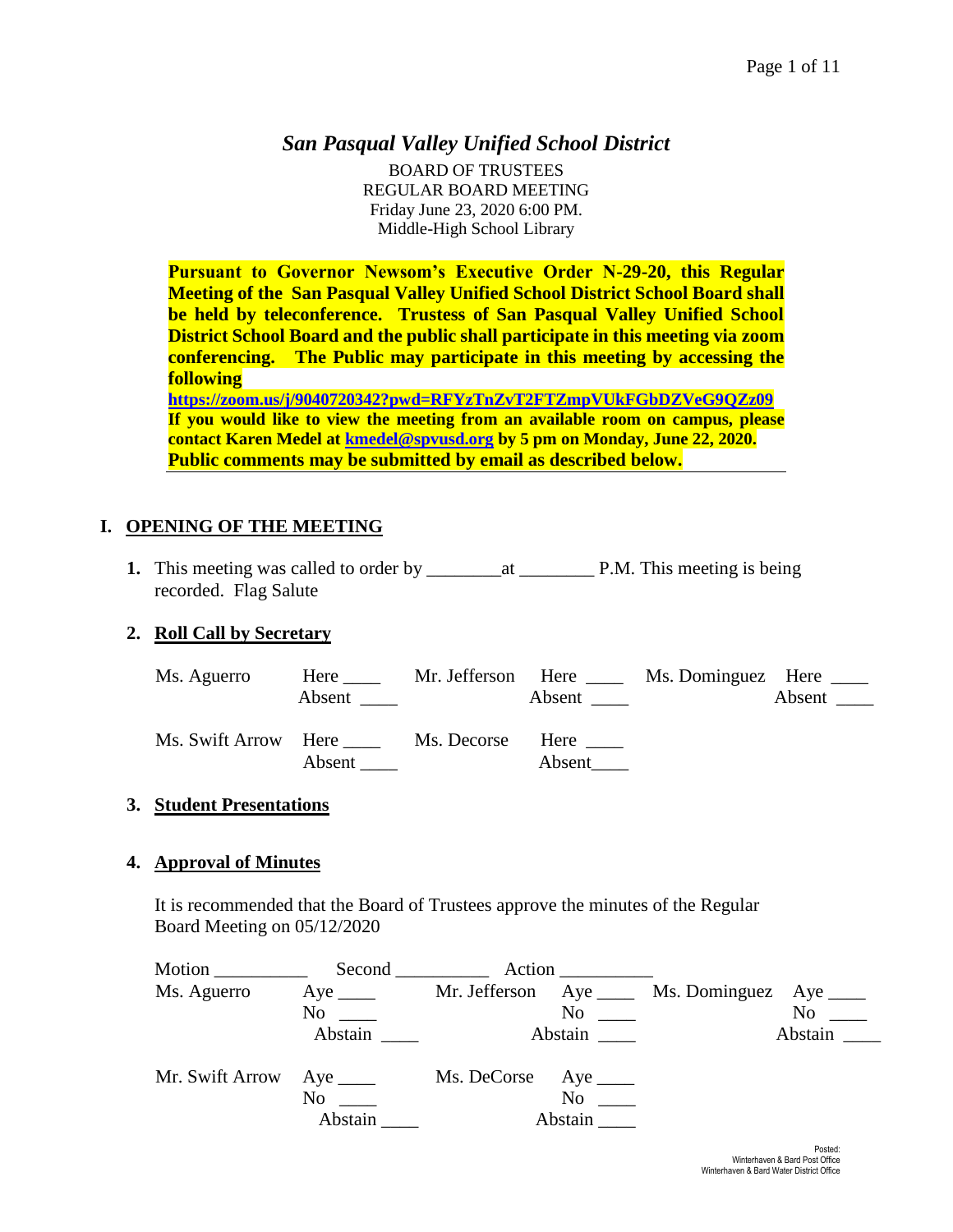It is recommended that the Board of Trustees approve the minutes of the Special Board Meeting on 05/21/2020

| Motion          | $Second$ <sub>____________</sub>                                                                                                                                                                                                  | Action                                                 |                             |
|-----------------|-----------------------------------------------------------------------------------------------------------------------------------------------------------------------------------------------------------------------------------|--------------------------------------------------------|-----------------------------|
| Ms. Aguerro     | Aye $\_\_$                                                                                                                                                                                                                        | $Aye$ <sub>_____</sub><br>Mr. Jefferson                | Ms. Dominguez<br>Aye $\_\_$ |
|                 | No new years of the New York of the New York of the New York of the New York of the New York of the New York o<br>New York of the New York of the New York of the New York of the New York of the New York of the New York of the | No                                                     | No                          |
|                 | Abstain                                                                                                                                                                                                                           | Abstain                                                | Abstain                     |
| Mr. Swift Arrow | Aye $\_\_$<br>N <sub>o</sub><br>Abstain                                                                                                                                                                                           | Ms. DeCorse<br>Aye $\_\_$<br>N <sub>0</sub><br>Abstain |                             |

#### **5. Approval of Warrants**

Per EdCode 42631 and SPVUSD BP 3314, it is recommended that the Board of Trustees ratify the May warrants in the amount \$679,663.59

|                           |                                    | Second Action                                   |                                                                         |
|---------------------------|------------------------------------|-------------------------------------------------|-------------------------------------------------------------------------|
| Ms. Aguerro               | Aye $\_\_\_\_\_\$<br>No<br>Abstain | No<br>Abstain                                   | Mr. Jefferson Aye _____ Ms. Dominguez Aye _____<br>$No \ \_$<br>Abstain |
| Mr. Swift Arrow Aye _____ | $No \ \_$<br>Abstain               | $Ms.$ DeCorse $Aye$ <sub>_____</sub><br>Abstain |                                                                         |

#### **6. Public Comments**

**Persons who want to comment on topics not included on the agenda or comment on agendized topics are invited to submit comments via email to Executive Secretary, Karen Medel, at kmedel@spvusd.org on or before Monday, June 22, 2020 at 5:00 pm. Please limit comments to 300 words or less. All comments submitted will be read aloud during the meeting. Please note, all email correspondence relating to this meeting will become part of the Board minutes. If your comment is related to a specific Agenda item, please identify the Agenda item in the subject of your email.**

Are there any public comments speakers who require translation?

\*Persons who have complaints against Board members or District staff are encouraged to seek resolution to those complaints by using the San Pasqual Valley Unified School District written complaint procedures before orally addressing them at a meeting. The Board will not respond to such complaints until the applicable complaint procedure (BP/AR 1312.1) has been followed and has reached the Board level. Where a complaint concerns a District employee identifiable by name, position, or other facts, the Board cannot respond until proper written notice has been given to the employee pursuant to Government Code Section 54957.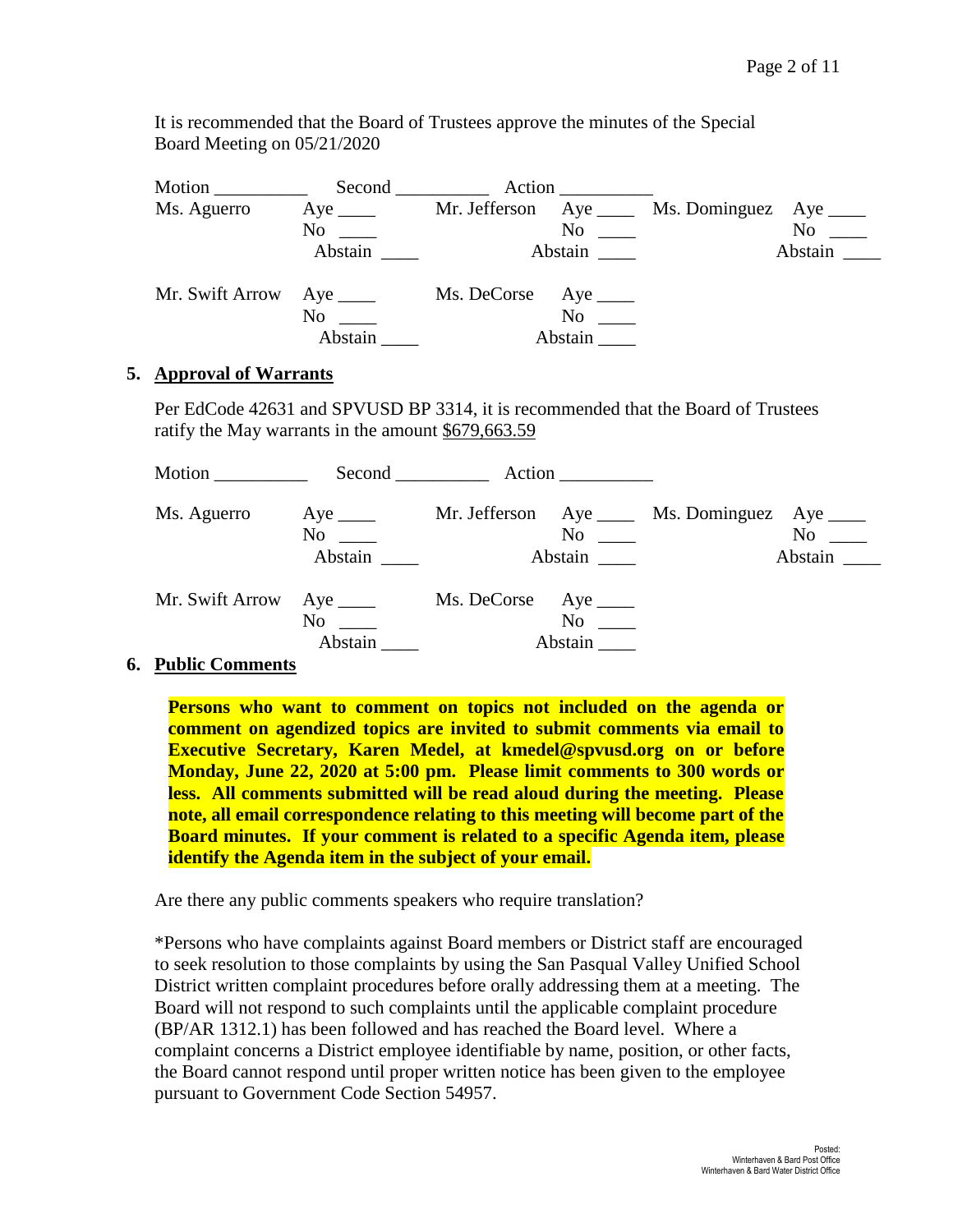Comments shall be limited to three minutes per person (six minutes if translation is required) and twenty minutes (forty minutes if translation is required) for all comments, per topic, unless the board president, subject to the approval of the Governing Board, sets different time limits

- **a.** Are there any members of the public to be heard on items not appearing on agenda that are within the jurisdiction of the District?
- **b.** Are there any members of the public to be heard on items appearing on the agenda?
- **c.** Are there any members of the public or parents/guardians of Indian children on equal participation in educational programs provided by the district. Title VII of The Elementary and Secondary Education Act as amended by the Every Student Succeeds Act or PL 114-95

#### **PUBLIC HEARING**

#### **MOTION TO OPEN PUBLIC HEARING**

|                                                                                   |                                                 |         | Ms. Aguerro Aye ____ Mr. Jefferson Aye ____ Ms. Dominguez Aye ____  |                  |
|-----------------------------------------------------------------------------------|-------------------------------------------------|---------|---------------------------------------------------------------------|------------------|
|                                                                                   | $\overline{\text{No}}$ $\overline{\phantom{0}}$ |         |                                                                     |                  |
|                                                                                   | Abstain                                         | Abstain |                                                                     | Abstain          |
|                                                                                   | Ms. Swift Arrow Aye _____ Ms. DeCorse Aye ____  |         |                                                                     |                  |
|                                                                                   | $No \ \_$                                       |         |                                                                     |                  |
|                                                                                   | Abstain $\_\_\_\_\$                             | Abstain |                                                                     |                  |
|                                                                                   |                                                 |         |                                                                     |                  |
| Presentation of 2019-2020 Budget for public review                                |                                                 |         |                                                                     |                  |
| <b>Public comments:</b>                                                           |                                                 |         |                                                                     |                  |
|                                                                                   |                                                 |         |                                                                     |                  |
|                                                                                   |                                                 |         |                                                                     |                  |
| <b>MOTION TO DECLARE THE PUBLIC HEARING CLOSED</b>                                |                                                 |         |                                                                     |                  |
|                                                                                   |                                                 |         |                                                                     |                  |
|                                                                                   |                                                 |         | Ms. Aguerro Aye _____ Mr. Jefferson Aye ____ Ms. Dominguez Aye ____ |                  |
|                                                                                   | $\overline{N_{0}}$ $\overline{\phantom{0}}$     |         |                                                                     | $\overline{N_0}$ |
|                                                                                   |                                                 |         |                                                                     |                  |
|                                                                                   | Ms. Swift Arrow Aye _____ Ms. DeCorse Aye ____  |         |                                                                     |                  |
|                                                                                   | $No \ \_$                                       |         |                                                                     |                  |
|                                                                                   | Abstain                                         | Abstain |                                                                     |                  |
| Upon the Motion, the Public hearing is closed at ________________________________ |                                                 |         | <b>PM</b>                                                           |                  |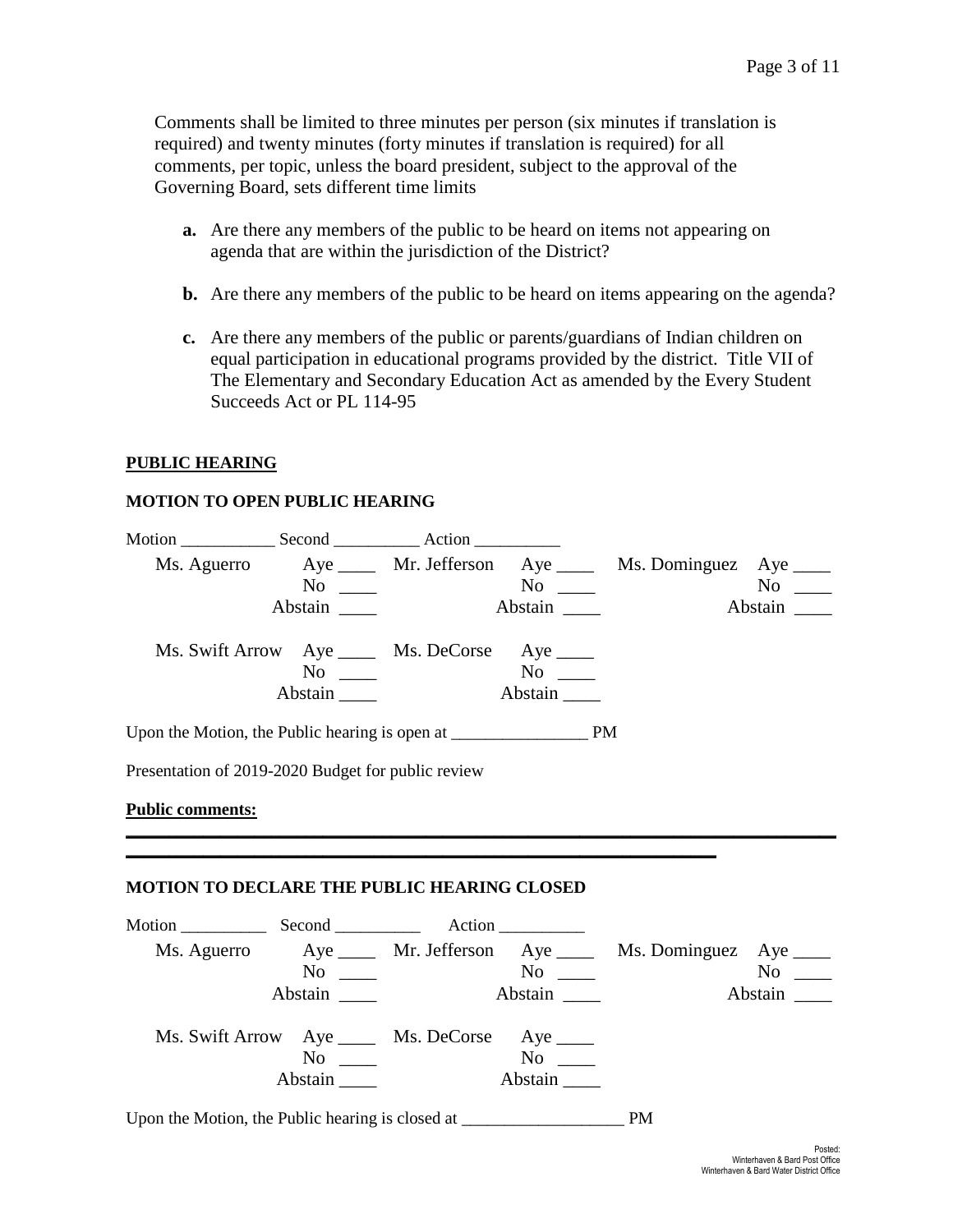## **II. PRESENTATIONS**

- 1. Pathway to reopening schools
- 2. Reimagining San Pasqual

# **III. CONSENT ITEMS**

- 1. Extra Duty: High School Yearbook Advisor
- 2. Extra Duty: High School Yearbook Photographer
- 3. Extra Duty: Art Director
- 4. Extra Duty: High School ASB Advisor
- 5. Extra Duty: High School Class Advisors
- 6. Extra Duty: Middle School Class Advisors
- 7. Extra Duty: Middle School ASB Advisor
- 8. Sports: 2020-2021 San Pasqual Valley High School Baseball Head and Assistant Coached, Conditionally approve
- 9. Sports: 2020-2021 San Pasqual Valley High School Boys' Basketball Coach, Conditionally approve
- 10. Sports: 2020-2021 San Pasqual Valley High School Girls' Basketball Coach, Conditionally approve
- 11. Sports: 2020-2021 San Pasqual Valley High School Track Head and Assistant Coaches, Conditionally approve
- 12. Sports: 2020-2021 San Pasqual Valley High School Head Volleyball Coach, Conditionally approve
- 13. Sports: 2020-2021 San Pasqual Valley High School Girls' Softball Head Coach and Assistant Coach, Conditionally approve
- 14. Sports: 2020-2021 San Pasqual Valley High School Wrestling Head and Assistant Coach, Conditionally approve
- 15. Sports: 2020-2021 San Pasqual Valley High School Football Cheerleading Coach, Conditionally approve
- 16. Sports: 2020-2021 San Pasqual Valley High School Head and Assistant Soccer Coaches, Conditionally approve
- 17. Extra Duty: 2020-2021 HS/MS Strong Hearts Advisor
- 18. San Pasqual Valley High School and Bill M. Manes Staff and Student Handbooks
- 19. Sports: Out of State Travel Football 20-21 Season, Conditionally approve
- 20. Memorandum of Understanding (MOU) Between San Pasqual Valley Unified School District (SPVUSD) and Imperial Office of Education (ICOE) for Nursing Services
- 21. Revised Board Calendar 2020-2021
- 22. Extra Duty: Summer Cafeteria Workers
- 23. Community Day School (CDS) Parent and Student Handbook 2020-2021
- 24. San Pasqual Valley High School Staff Handbook
- 25. Sports: Middle School Sports and Out of State Travel, Conditionally approve
- 26. Memorandum of Understanding Between SPVUSD and ICOE Regarding the Imperial County Consortium Teacher Induction Program.
- 27. Extra Duty: Summer Work Projection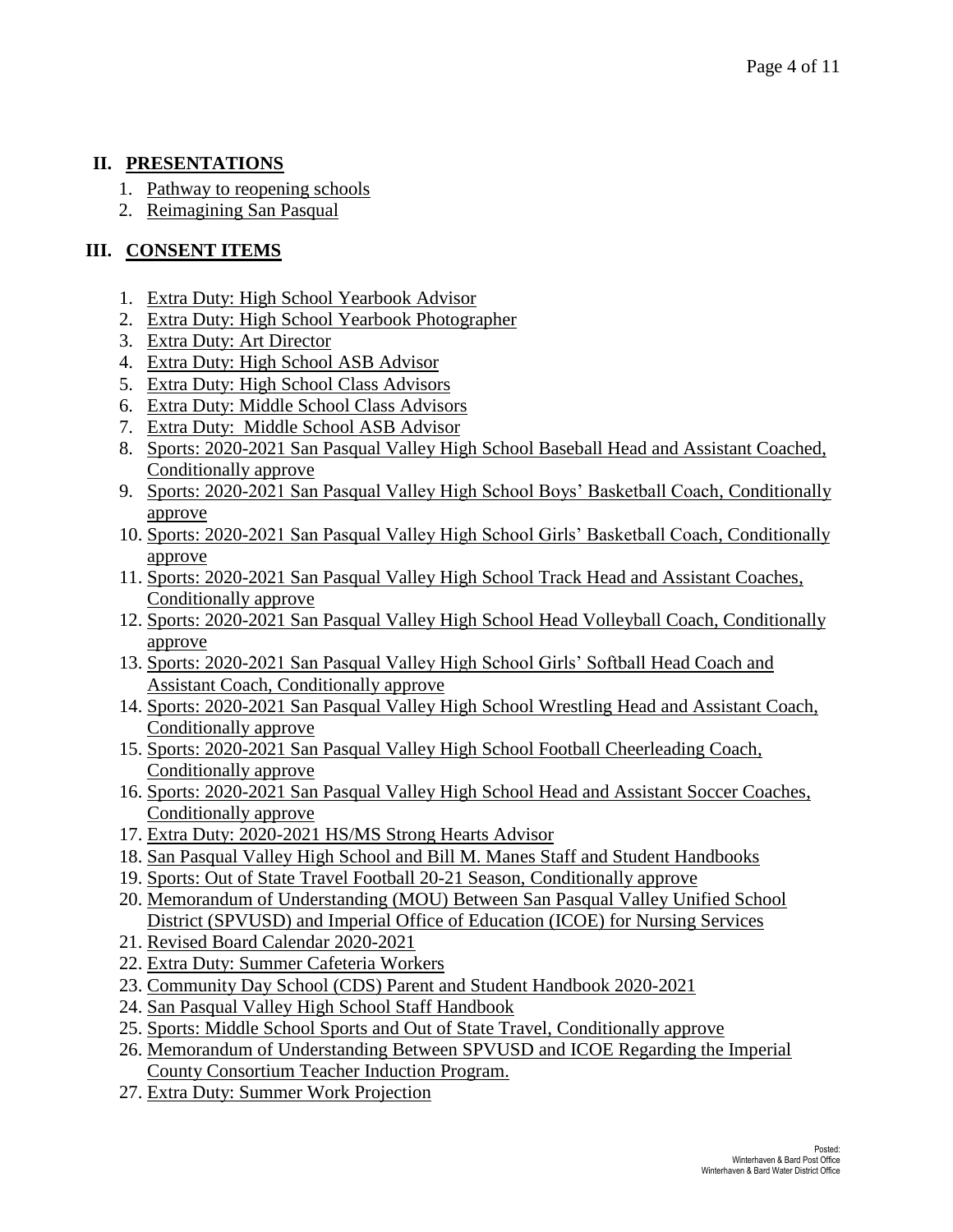## 28. Ratification: Sports 2020-2021 San Pasqual Valley High School Head Football Coach, Conditionally approve

| Motion          | $Second$ <sub>_____________</sub>              | Action      |                             |                                     |                                                                                                                                                                                                                                          |
|-----------------|------------------------------------------------|-------------|-----------------------------|-------------------------------------|------------------------------------------------------------------------------------------------------------------------------------------------------------------------------------------------------------------------------------------|
| Ms. Aguerro     | $Aye$ <sub>_____</sub><br>No<br>Abstain ______ |             | No<br>Abstain               | Mr. Jefferson Aye Ms. Dominguez Aye | No note that the set of the set of the set of the set of the set of the set of the set of the set of the set of the set of the set of the set of the set of the set of the set of the set of the set of the set of the set of<br>Abstain |
| Mr. Swift Arrow | No<br>Abstain                                  | Ms. DeCorse | Aye $\_\_$<br>No<br>Abstain |                                     |                                                                                                                                                                                                                                          |

## **IV. MONTHLY REPORTS**

- 1. San Pasqual Teachers Association (SPTA) Ms. Leah Buchanan Leah will introduce new SPTA Executive board
- 2. California School Employees Association (CSEA) Ms. Airam Hernandez
- 3. Associated Student Body (ASB) Representative
- 4. Special Education Dr. Thien Hoang
- 5. Elementary School Mr. Ruben Gonzalez
- 6. Middle School Ms. Mary Kay Monson
- 7. High School/Alternative Education Mr. Juan Morales
- 8. Business Services Ms. Kish Curtis
	- a. Computer update
- 9. Superintendent Ms. Rauna Fox
	- a. LCAP update
- 10. School Board

## **V. UNFINISHED BUSINESS**

## **VI. INFORMATION ITEMS**

- 1. 2019-2020 Annual SARB Report
- 2. Copy of Potential  $8<sup>th</sup>$  Grade Promotion Students
- 3. Community Facilities Grant High School, Middle School, Elementary School
- 4. ICOE Third Quarter Report
- 5. Parent Letter SPVUSD Safe Schools Reopening Guidelines from the California Department of Education
- 6. Scholarship and Awards Report Class of 2020
- 7. Student Tracking for High Schools Agreement Clearinghouse
- 8. San Pasqual Valley Unified School District Office and Operations COVID-19 Response Plan
- 9. Stronger Together A Guidebook for the Safe Reopening of California's Public School
- 10. Electronic Application System for Indian Education (EASIE) School Year 2020-21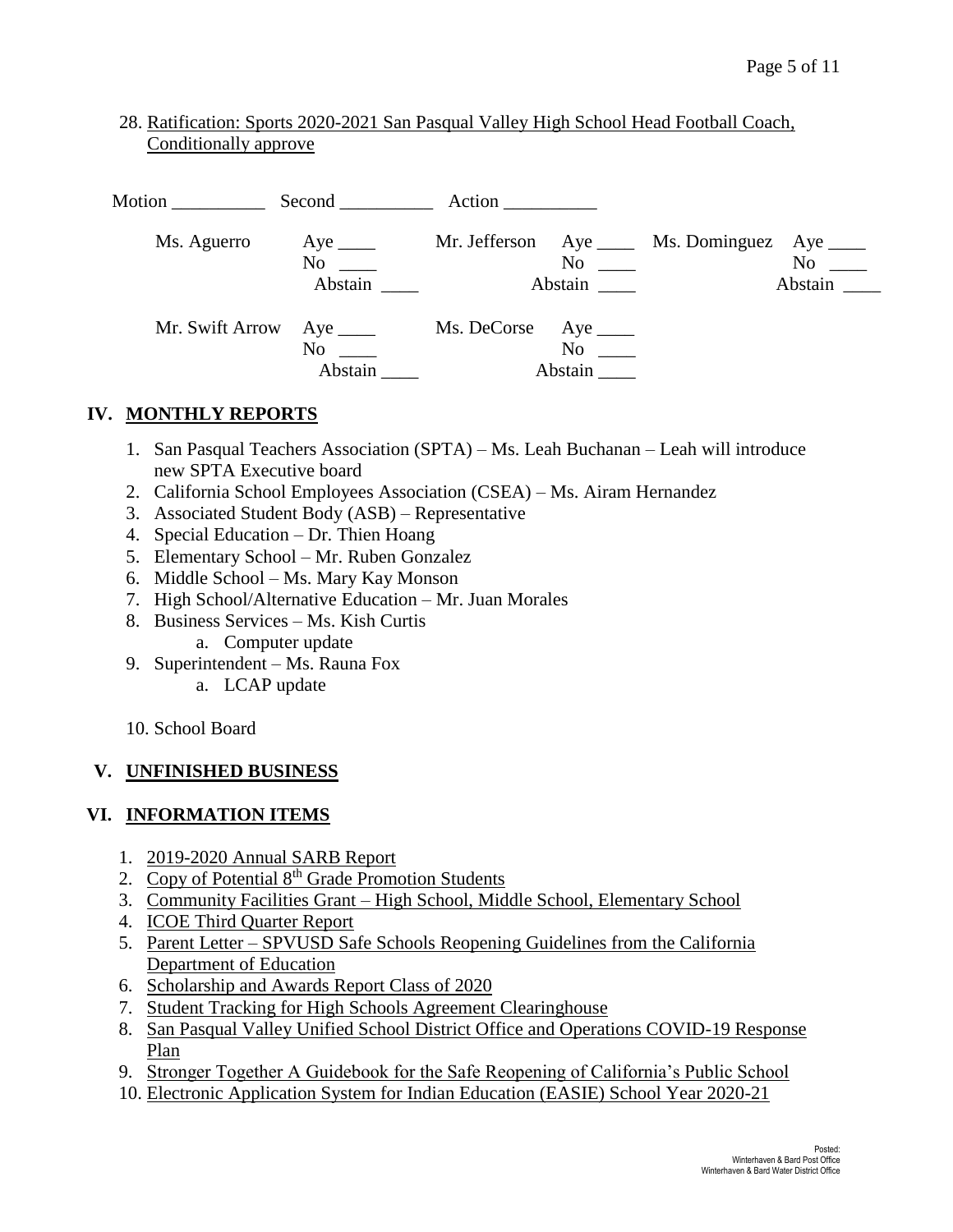# **VII. NEW BUSINESS**

| 1. Resolution Budget and Cash Transfers                                                                         |                                  |                              |                                                            |                                                                                               |                      |
|-----------------------------------------------------------------------------------------------------------------|----------------------------------|------------------------------|------------------------------------------------------------|-----------------------------------------------------------------------------------------------|----------------------|
|                                                                                                                 |                                  |                              |                                                            |                                                                                               |                      |
|                                                                                                                 | $No \ \_$                        |                              |                                                            | Ms. Aguerro Aye _____ Mr. Jefferson Aye _____ Ms. Dominguez Aye ____                          | $No \ \_$<br>Abstain |
| Ms. Swift Arrow Aye _____ Ms. DeCorse Aye ____                                                                  | Abstain                          | $No \_\_\_\_$ No $\_\_\_\_\$ | Abstain                                                    |                                                                                               |                      |
| 2. Resolution: Approve Teaching Course Outside of Multiple Subject Credential Area for<br>2020-2021 School Year |                                  |                              |                                                            |                                                                                               |                      |
|                                                                                                                 |                                  |                              |                                                            |                                                                                               |                      |
|                                                                                                                 | $No \ \_$<br>Abstain             |                              | $N$ o $\_\_$                                               | Ms. Aguerro Aye ____ Mr. Jefferson Aye ____ Ms. Dominguez Aye ____                            | $No \ \_$<br>Abstain |
| Ms. Swift Arrow Aye _____ Ms. DeCorse Aye ____                                                                  | $No \ \_$<br>Abstain $\_\_\_\_\$ |                              | $\overline{\text{No}}$ $\overline{\phantom{0}}$<br>Abstain |                                                                                               |                      |
| 3. Notice to Release a Confidential Employee Based on Termination of Special Funding                            |                                  |                              |                                                            |                                                                                               |                      |
|                                                                                                                 |                                  |                              |                                                            |                                                                                               |                      |
|                                                                                                                 | $No \ \_$                        |                              | $No \ \_$                                                  | Ms. Aguerro Aye _____ Mr. Jefferson Aye ____ Ms. Dominguez Aye ____<br>$\mathbf{A}\mathbf{b}$ | $No \ \_$<br>Abstain |
| Ms. Swift Arrow Aye _____ Ms. DeCorse Aye ____                                                                  | $No \ \_$<br>Abstain             |                              | $No \ \_$<br>Abstain                                       |                                                                                               |                      |
| 4. Annual: Resolution California Department of Education-Preschool                                              |                                  |                              |                                                            |                                                                                               |                      |
| Ms. Aguerro                                                                                                     | $No \ \_$<br>Abstain             |                              | $No \ \_$<br>Abstain                                       | Aye _____ Mr. Jefferson Aye ____ Ms. Dominguez Aye ____                                       | $No \ \_$<br>Abstain |
| Ms. Swift Arrow Aye _____ Ms. DeCorse Aye ____                                                                  | $No \ \_$<br>Abstain             |                              | $No \ \_$<br>Abstain                                       |                                                                                               |                      |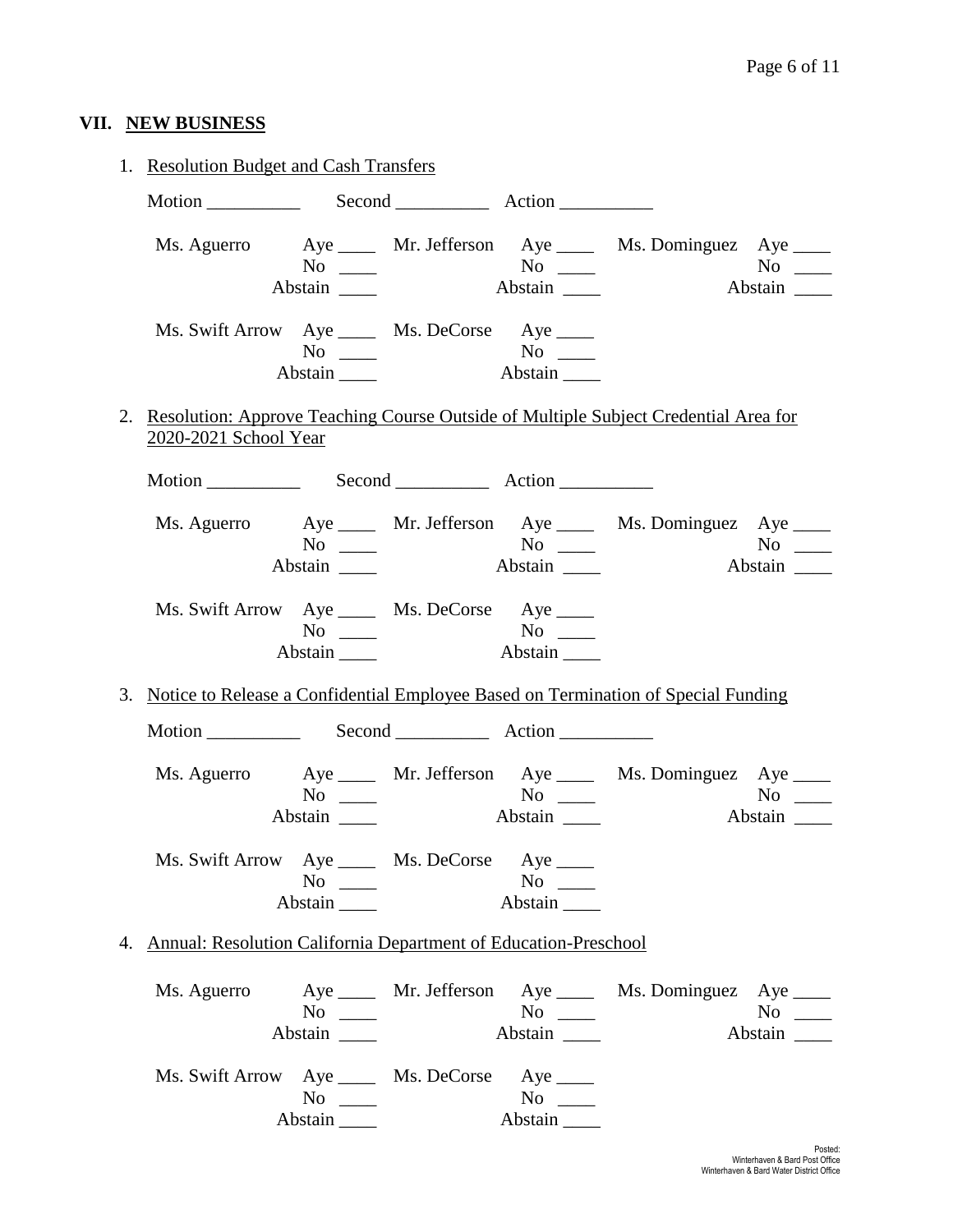5. Agricultural Career Technical Education Incentive Grant Motion Second Action Ms. Aguerro Aye \_\_\_\_ Mr. Jefferson Aye \_\_\_\_ Ms. Dominguez Aye \_\_\_\_  $No$   $No$   $No$   $No$   $No$ Abstain **Abstain Abstain Abstain** Ms. Swift Arrow Aye \_\_\_\_ Ms. DeCorse Aye \_\_\_\_ No \_\_\_\_ No \_\_\_ Abstain \_\_\_\_ Abstain \_\_\_\_ 6. Annual: Education Protection Act (EPA) Resolution Motion \_\_\_\_\_\_\_\_\_\_\_ Second \_\_\_\_\_\_\_\_\_\_\_ Action \_\_\_\_\_\_ Ms. Aguerro Aye Mr. Jefferson Aye Ms. Dominguez Aye No \_\_\_ No \_\_ No \_\_ No \_\_ No \_\_ Abstain \_\_\_\_ Abstain \_\_\_ Abstain \_\_\_ Abstain \_\_\_ Ms. Swift Arrow Aye \_\_\_\_ Ms. DeCorse Aye \_\_\_\_ No \_\_\_\_ No \_\_\_ Abstain \_\_\_\_\_ Abstain \_\_\_\_ 7. Budget: 2019-2020 and 2020-2021 (projected) Motion \_\_\_\_\_\_\_\_\_\_ Second \_\_\_\_\_\_\_\_\_\_ Action \_\_\_\_\_\_\_\_\_\_\_ Ms. Aguerro Aye \_\_\_\_ Mr. Jefferson Aye \_\_\_\_ Ms. Dominguez Aye \_\_\_\_ No \_\_\_ No \_\_ No \_\_ No \_\_ No \_\_ Abstain Abstain **Abstain Abstain** Abstain **Abstain** 2 Ms. Swift Arrow Aye \_\_\_\_ Ms. DeCorse Aye \_\_\_\_ No \_\_\_\_ No \_\_\_\_ Abstain \_\_\_\_ Abstain \_\_\_\_ 8. Covid -19 Operations Written Report for SPVUSD Motion \_\_\_\_\_\_\_\_\_\_ Second \_\_\_\_\_\_\_\_\_\_ Action \_\_\_\_\_\_\_\_\_\_\_\_ Ms. Aguerro Aye Mr. Jefferson Aye Ms. Dominguez Aye No \_\_\_ No \_\_ No \_\_ No \_\_ No \_\_ Abstain \_\_\_\_ Abstain \_\_\_ Abstain \_\_\_ Abstain \_\_\_\_ Ms. Swift Arrow Aye \_\_\_\_ Ms. DeCorse Aye \_\_\_\_ No \_\_\_\_ No \_\_\_\_ Abstain \_\_\_\_\_ Abstain \_\_\_\_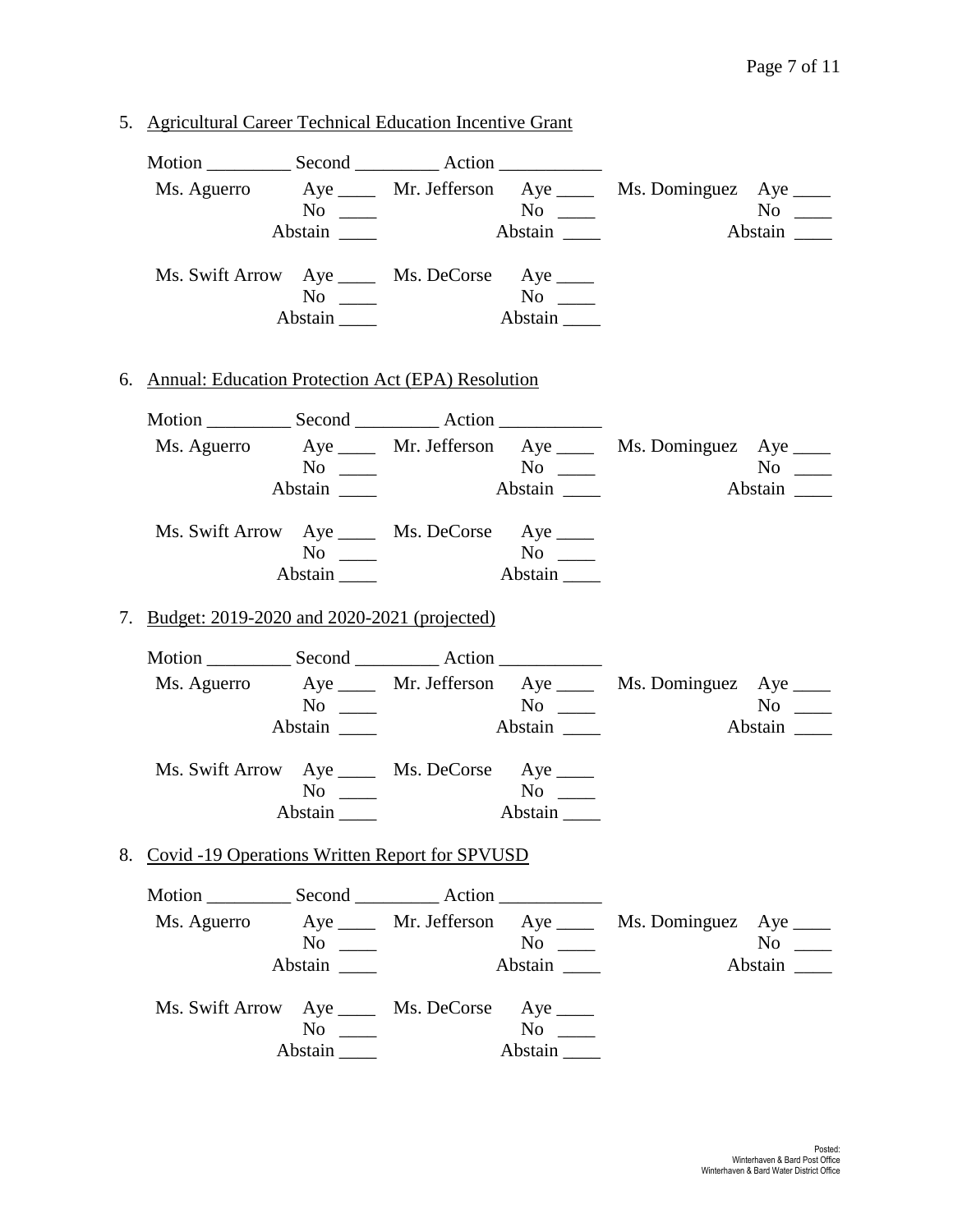| 9. Annual Contract with Imperial County Sheriff's Office for School Resource Officer |                      |                                                                                                                                                                                                                                                                                                                                                                                                                                 |                                                                                             |                                                                      |                               |
|--------------------------------------------------------------------------------------|----------------------|---------------------------------------------------------------------------------------------------------------------------------------------------------------------------------------------------------------------------------------------------------------------------------------------------------------------------------------------------------------------------------------------------------------------------------|---------------------------------------------------------------------------------------------|----------------------------------------------------------------------|-------------------------------|
|                                                                                      | Abstain $\_\_\_\_\$  |                                                                                                                                                                                                                                                                                                                                                                                                                                 | $\begin{array}{ccc}\n\text{No} & \text{No} & \text{No} & \text{No}\n\end{array}$<br>Abstain | Ms. Aguerro Aye _____ Mr. Jefferson Aye _____ Ms. Dominguez Aye ____ | Abstain                       |
| Ms. Swift Arrow Aye _____ Ms. DeCorse Aye ____                                       | $No \ \_$<br>Abstain | $N$ o                                                                                                                                                                                                                                                                                                                                                                                                                           | Abstain $\frac{1}{\sqrt{1-\frac{1}{2}}\sqrt{1-\frac{1}{2}}\left(1-\frac{1}{2}\right)}$      |                                                                      |                               |
| 10. CSBA Updated and New Policies per Laws and Regulations                           |                      |                                                                                                                                                                                                                                                                                                                                                                                                                                 |                                                                                             |                                                                      |                               |
|                                                                                      |                      |                                                                                                                                                                                                                                                                                                                                                                                                                                 |                                                                                             |                                                                      |                               |
|                                                                                      |                      | $\mathrm{No}$ $\mathrm{No}$ $\mathrm{No}$ $\mathrm{\_}$                                                                                                                                                                                                                                                                                                                                                                         | Abstain                                                                                     | Ms. Aguerro Aye ____ Mr. Jefferson Aye ____ Ms. Dominguez Aye ____   | Abstain                       |
| Ms. Swift Arrow Aye _____ Ms. DeCorse Aye ____                                       | $No \_$<br>Abstain   |                                                                                                                                                                                                                                                                                                                                                                                                                                 | Abstain                                                                                     |                                                                      |                               |
| 11. Resolution: Ordering Election for November 3, 2020                               |                      |                                                                                                                                                                                                                                                                                                                                                                                                                                 |                                                                                             |                                                                      |                               |
|                                                                                      |                      |                                                                                                                                                                                                                                                                                                                                                                                                                                 |                                                                                             |                                                                      |                               |
|                                                                                      |                      | $No \ \_\_\_\_$ No $\_\_\_\_\_\$                                                                                                                                                                                                                                                                                                                                                                                                | $\overline{A}$ bstain $\overline{\phantom{a}}$                                              | Ms. Aguerro Aye ____ Mr. Jefferson Aye ____ Ms. Dominguez Aye ____   | $No \_\_$<br>Abstain <u>I</u> |
| Ms. Swift Arrow Aye _____ Ms. DeCorse Aye ____                                       | Abstain $\_\_\_\_\$  | $\frac{1}{\sqrt{1-\frac{1}{2}}}\frac{1}{\sqrt{1-\frac{1}{2}}}\frac{1}{\sqrt{1-\frac{1}{2}}}\frac{1}{\sqrt{1-\frac{1}{2}}}\frac{1}{\sqrt{1-\frac{1}{2}}}\frac{1}{\sqrt{1-\frac{1}{2}}}\frac{1}{\sqrt{1-\frac{1}{2}}}\frac{1}{\sqrt{1-\frac{1}{2}}}\frac{1}{\sqrt{1-\frac{1}{2}}}\frac{1}{\sqrt{1-\frac{1}{2}}}\frac{1}{\sqrt{1-\frac{1}{2}}}\frac{1}{\sqrt{1-\frac{1}{2}}}\frac{1}{\sqrt{1-\frac{1}{2}}}\frac{1}{\sqrt{1-\frac{$ | $No \t —$<br>Abstain                                                                        |                                                                      |                               |
| 12. New Job Description: Paraprofessional – Title VI Grant Funded                    |                      |                                                                                                                                                                                                                                                                                                                                                                                                                                 |                                                                                             |                                                                      |                               |
|                                                                                      |                      |                                                                                                                                                                                                                                                                                                                                                                                                                                 |                                                                                             |                                                                      |                               |
| Ms. Aguerro                                                                          | $No \ \_$<br>Abstain |                                                                                                                                                                                                                                                                                                                                                                                                                                 | $\overline{N_{0}}$<br>Abstain                                                               | Aye _____ Mr. Jefferson Aye ____ Ms. Dominguez Aye ____              | $No \ \_$<br>Abstain _______  |
| Ms. Swift Arrow Aye _____ Ms. DeCorse Aye ____                                       | $No \_$<br>Abstain   |                                                                                                                                                                                                                                                                                                                                                                                                                                 | $No \ \_$<br>Abstain                                                                        |                                                                      |                               |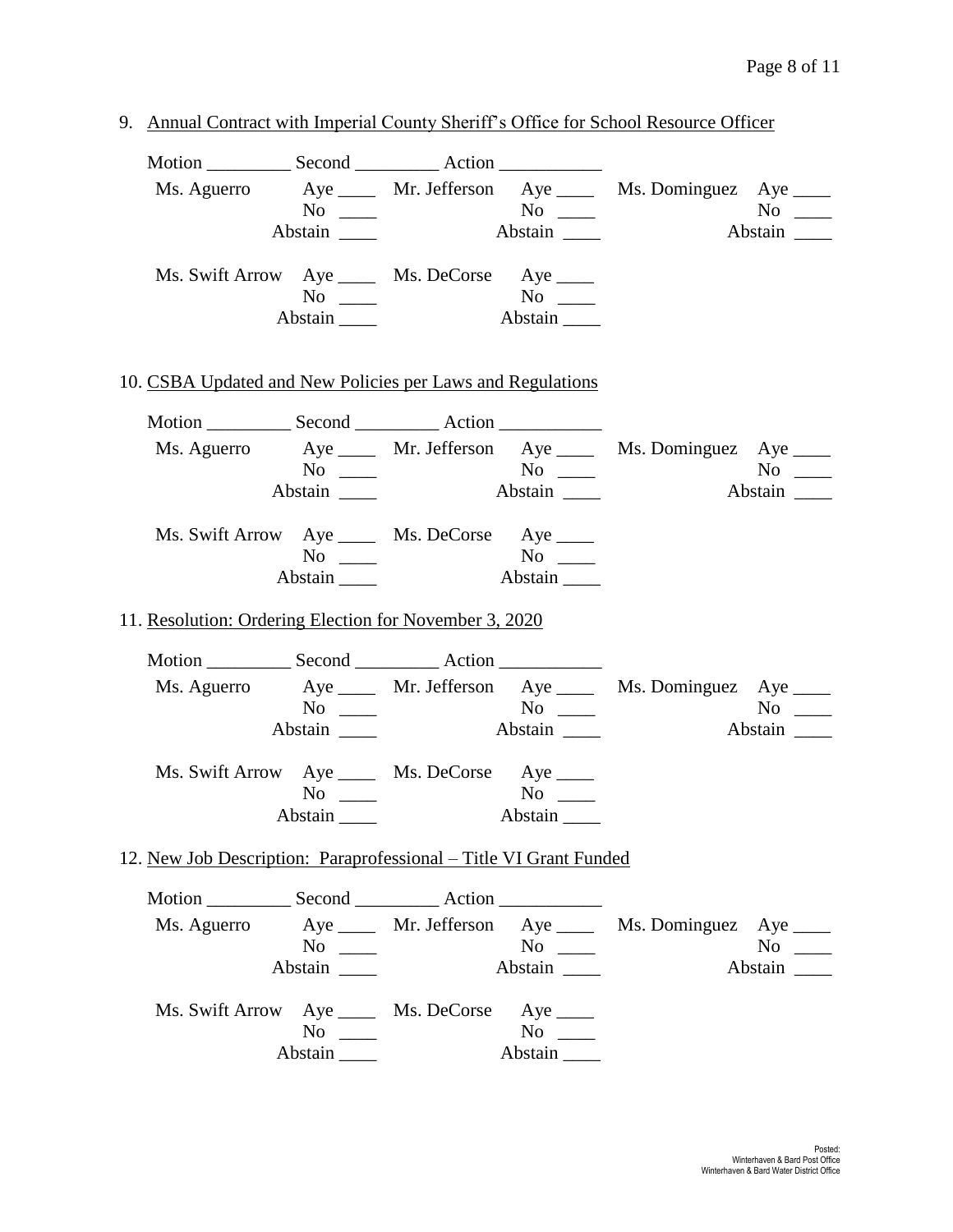|                             |                  |                                                |           | Ms. Aguerro Aye ____ Mr. Jefferson Aye ____ Ms. Dominguez Aye ____            |
|-----------------------------|------------------|------------------------------------------------|-----------|-------------------------------------------------------------------------------|
|                             | $No \ \_$        |                                                |           | $No \_$                                                                       |
|                             | Abstain          |                                                |           | Abstain _______                                                               |
|                             |                  | Ms. Swift Arrow Aye _____ Ms. DeCorse Aye ____ |           |                                                                               |
|                             |                  |                                                |           |                                                                               |
|                             | Abstain          |                                                |           |                                                                               |
|                             |                  |                                                |           | 14. Board Member Compensation for Members Absent During Board Meetings in May |
|                             |                  |                                                |           |                                                                               |
|                             |                  |                                                |           | Ms. Aguerro Aye _____ Mr. Jefferson Aye _____ Ms. Dominguez Aye ____          |
|                             |                  |                                                |           | $No \ \_$                                                                     |
|                             | Abstain $\qquad$ |                                                |           | Abstain _______                                                               |
|                             |                  | Ms. Swift Arrow Aye _____ Ms. DeCorse Aye ____ |           |                                                                               |
|                             | $No \ \_$        |                                                |           |                                                                               |
|                             | Abstain          |                                                | Abstain   |                                                                               |
| VIII. BOARD COMMENTS        |                  |                                                |           |                                                                               |
|                             |                  |                                                |           |                                                                               |
| IX. ITEMS FOR FUTURE AGENDA |                  |                                                |           |                                                                               |
|                             |                  |                                                |           |                                                                               |
| 2. $\qquad \qquad$          |                  | 4.                                             |           |                                                                               |
|                             |                  |                                                |           |                                                                               |
| X. CLOSED SESSION           |                  |                                                |           | Time: <b>P.M.</b>                                                             |
| Ms. Aguerro                 |                  |                                                |           |                                                                               |
|                             | $No \ \_$        |                                                | $No \_\_$ | Aye _____ Mr. Jefferson Aye ____ Ms. Dominguez Aye ____<br>$No \ \_$          |
|                             | Abstain          |                                                | Abstain   | Abstain                                                                       |
|                             |                  |                                                |           |                                                                               |
|                             | $No \_$          | Ms. Swift Arrow Aye _____ Ms. DeCorse Aye ____ | $No \_$   |                                                                               |

1. CONFERENCE WITH LABOR NEGOTIATOR (Superintendent) – Pursuant to Government Code 54957.6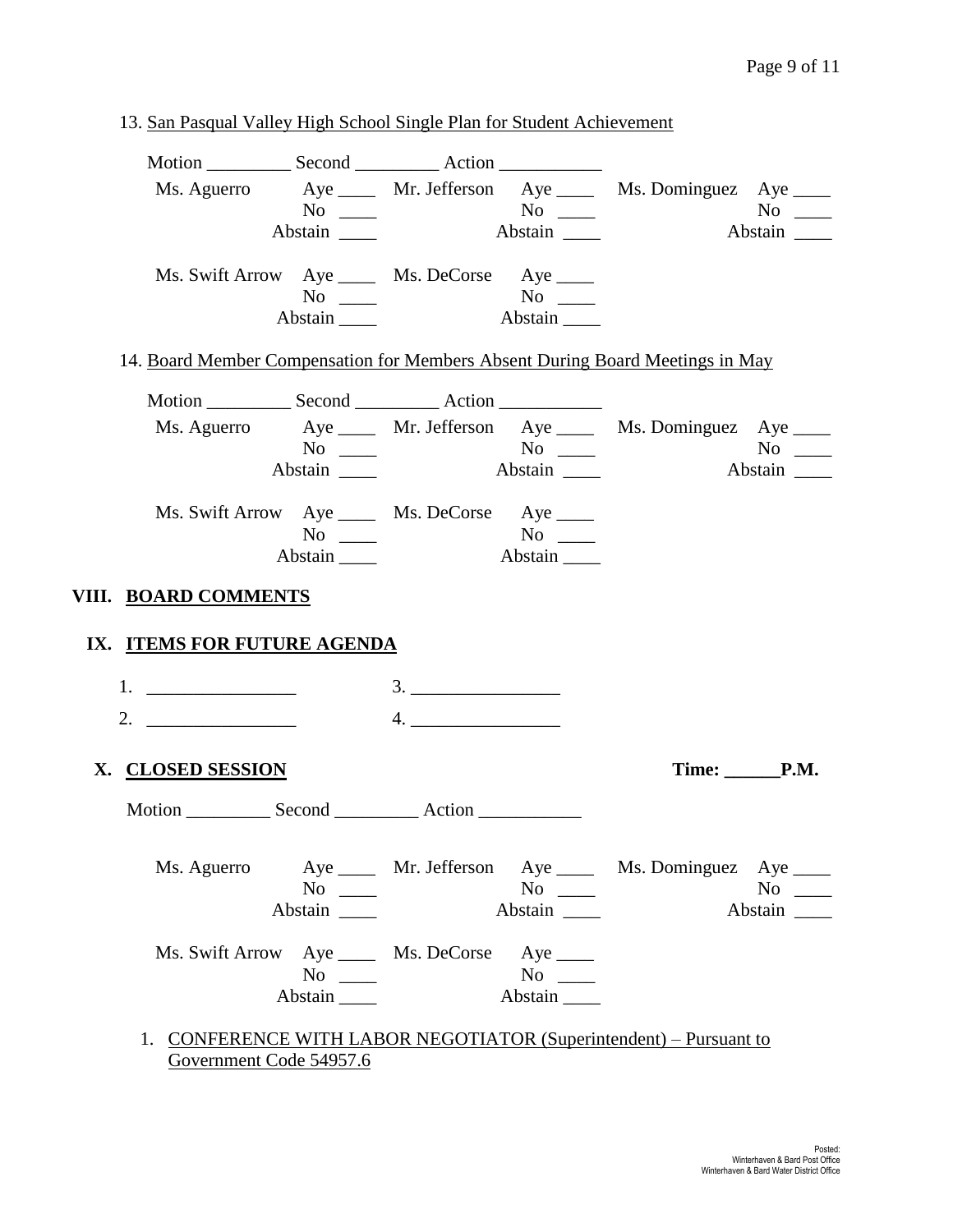#### 2. PERSONNEL MATTERS – Pursuant to Government Code 54957

- a. Secretary to Special Programs
- b. Paraprofessional
- 3. STUDENT MATTERS Pursuant to Education Code 48918 a. Transitional Kindergarten early admittance request

#### 4. PENDING LITIGATION – Pursuant to Government Code 54956.9

#### **XI. RECONVENE Time: \_\_\_\_\_\_ P.M.**

Motion Second Action Ms. Aguerro Aye Mr. Jefferson Aye Ms. Dominguez Aye Ms. Dominguez Aye Ms. Dominguez Aye Mo No \_\_\_\_ No \_\_\_ No \_\_\_ No \_\_\_ Abstain Louis Abstain Abstain Abstain Abstain Abstain Louis Abstain Abstain Abstain Louis Abstain Abstain Abstain Abstain Abstain Abstain Abstain Abstain Abstain Abstain Abstain Abstain Abstain Abstain Abstain Abstain Abst Ms. Swift Arrow Aye \_\_\_\_ Ms. DeCorse Aye \_\_\_\_ No \_\_\_\_ No \_\_\_ Abstain \_\_\_\_\_ Abstain \_\_\_\_ 1. PERSONNEL MATTERS – Pursuant to Government Code 54957 a. Secretary to Special Programs Motion Second Action Ms. Aguerro Aye \_\_\_\_ Mr. Jefferson Aye \_\_\_\_ Ms. Dominguez Aye \_\_\_\_ No \_\_\_\_ No \_\_\_\_ No \_\_\_\_ Abstain Abstain Abstain Abstain Abstain Abstain Abstain Abstain Abstain Abstain Abstain Abstain Abstain Abstain Abstain Abstain Abstain Abstain Abstain Abstain Abstain Abstain Abstain Abstain Abstain Abstain Abstain Abstai Ms. Swift Arrow Aye \_\_\_\_ Ms. DeCorse Aye \_\_\_\_ No \_\_\_\_ No \_\_\_ Abstain \_\_\_\_\_ Abstain \_\_\_\_ b. Paraprofessional – General Education Motion \_\_\_\_\_\_\_\_\_\_\_\_\_\_ Second \_\_\_\_\_\_\_\_\_\_\_\_\_\_\_ Action \_\_\_\_\_\_\_\_\_\_\_\_\_\_\_\_\_\_\_\_\_\_\_\_\_\_\_\_ Ms. Aguerro Aye \_\_\_\_ Mr. Jefferson Aye \_\_\_\_ Ms. Dominguez Aye \_\_\_\_ No \_\_\_ No \_\_ No \_\_ No \_\_ No \_\_ Abstain \_\_\_\_ Abstain \_\_\_ Abstain \_\_\_ Abstain \_\_\_ Ms. Swift Arrow Aye \_\_\_\_ Ms. DeCorse Aye \_\_\_\_ No \_\_\_ No \_\_ Abstain \_\_\_\_ Abstain \_\_\_\_